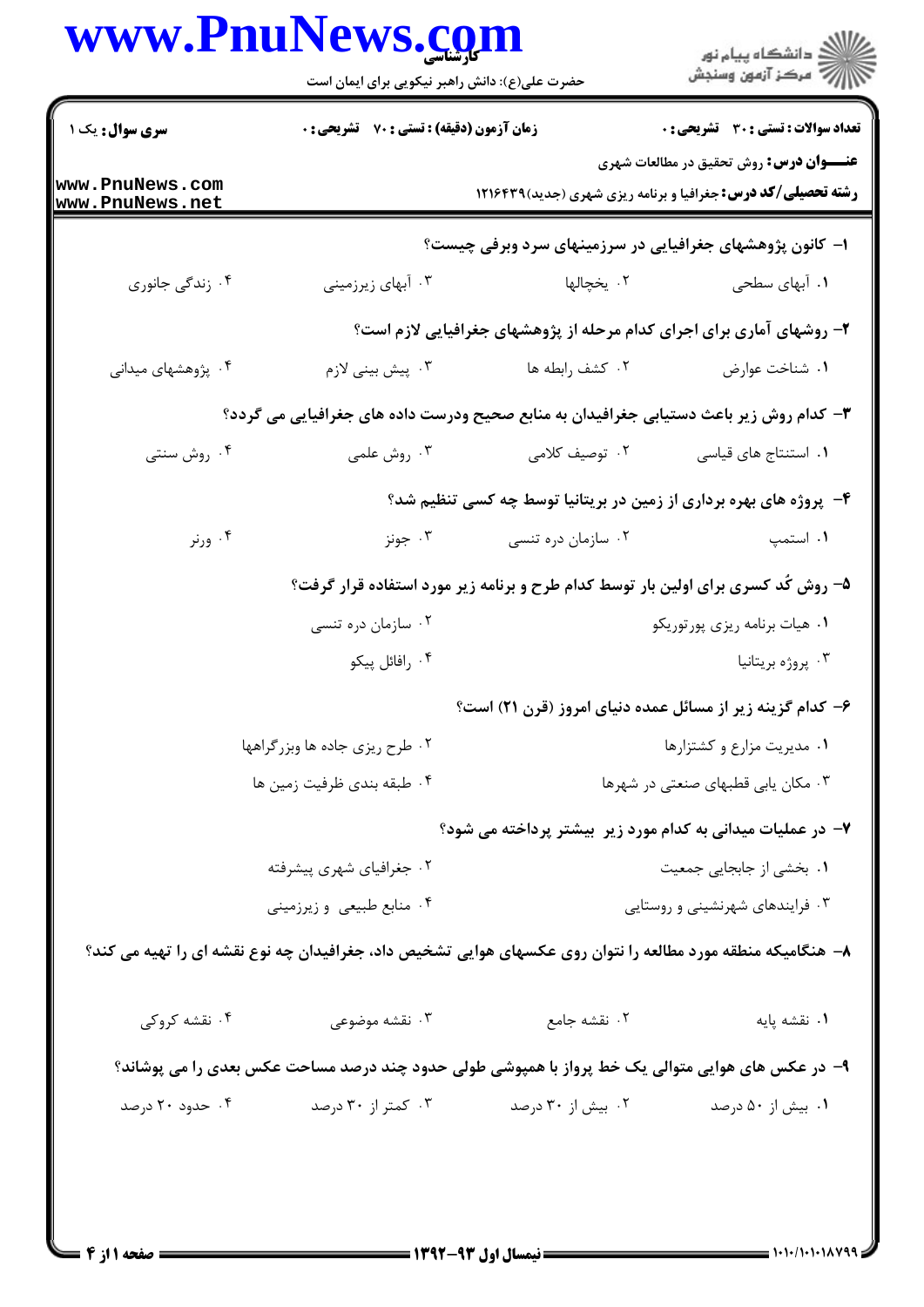| www.PnuNews.com                    |                                                  |                          |                                                                                                                              |  |
|------------------------------------|--------------------------------------------------|--------------------------|------------------------------------------------------------------------------------------------------------------------------|--|
|                                    | حضرت علی(ع): دانش راهبر نیکویی برای ایمان است    |                          | ڪ دانشڪاه پيام نور<br><mark>ر</mark> ⊽ مرڪز آزمون وسنڊش                                                                      |  |
| <b>سری سوال : ۱ یک</b>             | <b>زمان آزمون (دقیقه) : تستی : 70 گشریحی : 0</b> |                          | <b>تعداد سوالات : تستی : 30 - تشریحی : 0</b>                                                                                 |  |
| www.PnuNews.com<br>www.PnuNews.net |                                                  |                          | <b>عنـــوان درس:</b> روش تحقیق در مطالعات شهری<br><b>رشته تحصیلی/کد درس:</b> جغرافیا و برنامه ریزی شهری (جدید)1216399        |  |
|                                    |                                                  |                          | ∙ا− کدامیک از نقشه های زیر تغییرات ارتفاع سطح زمین را نسبت به سطح آبهای آزاد جهان به صورت منحنی های همتراز<br>نشان می دهند؟  |  |
| ۰۴ نقشه های پراکندگی               | ۰۳ نقشه های توپوگرافی                            | ۲. نقشه های مسطحه        | ۰۱ نقشه های استوانه ای                                                                                                       |  |
|                                    |                                                  |                          | 11- نقشه تفکیکی چیست؟                                                                                                        |  |
|                                    | ۰۲ اراضی نا هموار را نمایش می دهند               |                          | ۰۱ شکل واندازه واحدهای مسکونی را نشان می دهد                                                                                 |  |
|                                    | ۰۴ جزئیات تفکیکی اراضی را نمایش می دهند          |                          | ۰۳ عوارض تفکیک نشده را نشان می دهند                                                                                          |  |
|                                    |                                                  |                          | ۱۲– کدام گزینه زیر بزرگترین امتیاز نقشه های توپوگرافی به نسبت سایرین ًمی باشد؟                                               |  |
|                                    | ۰۲ نمایش پستی وبلندی های جغرافیایی               |                          | ۰۱ نمایش تغییرات ارتفاع زمین                                                                                                 |  |
|                                    | ۰۴ نمایش وضعیت عوارض و پدیده ها                  |                          | ۰۳ تعیین دقیق موقعیت مکانی پدیده ها                                                                                          |  |
|                                    |                                                  |                          | ۱۳- کدامیک از داده های عوارض زیر مستقیماً از روی زمین برداشت و محاسبه می گردد؟                                               |  |
|                                    | ۰۲ تراکم پوشش گیاهی                              | ۰۱ میزان سنجش درجه حرارت |                                                                                                                              |  |
|                                    | ۰۴ نوع بارندگی مکانی                             | ۰۳ ارتفاع پدیده های سطح  |                                                                                                                              |  |
|                                    |                                                  |                          | ۱۴– هنگام استفاده از هر ابزار ً و وسایل اندازه گیری (جهت شناخت عوارض جغرافیایی) کدام مورد زیر را ببیشتر باید در نظر<br>گرفت؟ |  |
| ۰۴ حجم و وزن دستگاه                | ۰۳ دقت دستگاه                                    | ۰۲ مقیاس دستگاه          | ٠١ قيمت دستگاه                                                                                                               |  |
|                                    |                                                  |                          | ۱۵– مهمترین و اولین کار پژوهش میدانی در علم جغرافیا کدام است ؟                                                               |  |
|                                    | ۰۲ تهیه نقشه های عمومی                           |                          | ۰۱ آمارگیری از پدیده ها                                                                                                      |  |
|                                    | ۰۴ اندازه گیری تغییرات مکانی                     |                          | ۰۳ تعیین محل پدیده ها                                                                                                        |  |
|                                    |                                                  |                          | ۱۶- ساده ترین روش اندازه گیری فاصله و یا ابعاد افقی یک پدیده جغرافیایی کدام است؟                                             |  |
| ۰۴ پیمایش                          | ۰۳ تئودوليت                                      | ۰۲ زاویه یاب             | ۰۱ ارتفاع سنج                                                                                                                |  |
|                                    |                                                  |                          | ۱۷- برای اندازه گیری زاویه های عمودی از کدام وسیله ًساده ی زیر استفاده می شود؟                                               |  |
| ۰۴ نقاله                           | ۰۳ قطب نما                                       | ۰۲ میله اختلاف منظر      | ۰۱ آلیداد                                                                                                                    |  |
|                                    |                                                  |                          | 1۸– عمق خاک و انواع افقهای آن با کدام مورد زیر تعیین می شود؟                                                                 |  |
| ۰۴ امواج راديويي                   | ۰۳ بررسی آزمایشگاهی                              | ۲ . PH سنج               | ۰۱ تهيه نيمرخ                                                                                                                |  |
|                                    |                                                  |                          |                                                                                                                              |  |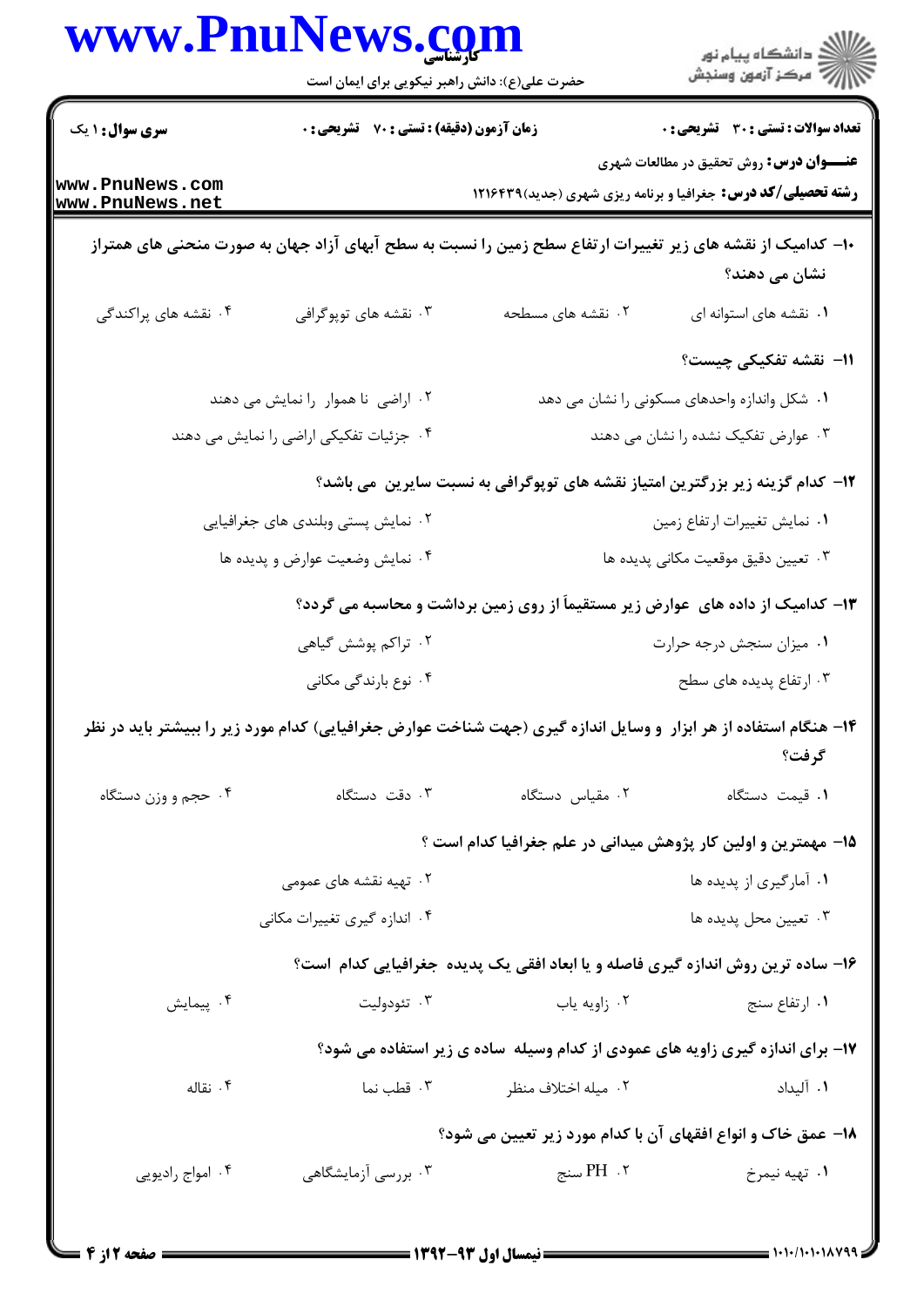| ڪ دانشڪاه پيام نور<br>ر∕ = مرڪز آزمون وسنڊش                                                                                          |                     | www.PnuNews.con<br>حضرت علی(ع): دانش راهبر نیکویی برای ایمان است |                                    |
|--------------------------------------------------------------------------------------------------------------------------------------|---------------------|------------------------------------------------------------------|------------------------------------|
| <b>تعداد سوالات : تستی : 30 ٪ تشریحی : 0</b>                                                                                         |                     | <b>زمان آزمون (دقیقه) : تستی : 70 قشریحی : 0</b>                 |                                    |
| <b>عنـــوان درس:</b> روش تحقیق در مطالعات شهری<br><b>رشته تحصیلی/کد درس:</b> جغرافیا و برنامه ریزی شهری (جدید) ۱۲۱۶۴۳۹               |                     |                                                                  | www.PnuNews.com<br>www.PnuNews.net |
| ۱۹- قطر درختان را با کدام وسیله و ابزار زیر اندازه گیری می کنند؟                                                                     |                     |                                                                  |                                    |
| ۰۱ آلیداد                                                                                                                            | ۰۲ طیف مادون قرمز   | $\cdot$ 7 كوليس                                                  | ۰۴ سیلوا                           |
| +۲- بهترین راه برای تهیه اطلاعات درباره ویژگی های نامرئی چشم انداز جغرافیایی و نظرات و طرز تفکر افراد جامعه کدام روش<br>زیر می باشد؟ |                     |                                                                  |                                    |
| ۰۱ مصاحبه حضوری                                                                                                                      |                     | ۰۲ تهیه پرسشنامه                                                 |                                    |
| ۰۳ استفاده از ابزار مشاهده                                                                                                           |                     | ۰۴ تشخیص چشم انداز مکانی                                         |                                    |
| <b>۲۱</b> – کدام دسته از پاسخهای داده شده به آسانی قابل تجزیه وتحلیل آماری هستند؟                                                    |                     |                                                                  |                                    |
| ۰۱ تشریحی                                                                                                                            | ۰۲ باز              | ۰۳ نیمه باز                                                      | ۰۴ بسته                            |
| ۲۲– وقتی جغرافیدان اطلاعاتی لازم دارد که نمی تواند از هرفرد معمولی به دست آورد،از چه روشی استفاده می کند؟                            |                     |                                                                  |                                    |
| ٠١. مصاحبه تلفني                                                                                                                     | ۰۲ مصاحبه مباحثه ای | ۰۳ مصاحبه هدفمند                                                 | ۰۴ مصاحبه حضوری                    |
| ۲۳- برای تبدیل جواب سوالات به وضعیت آماری، از چه روشی استفاده می شود؟                                                                |                     |                                                                  |                                    |
| ۰۱ تعیین نمره برای هر سوال                                                                                                           |                     | ۰۲ استفاده از کامپیوتر                                           |                                    |
| ۰۳ آزمون مقدماتی                                                                                                                     |                     | ۰۴ روش نمونه گیری                                                |                                    |
| ۲۴– ساده ترین روش تنظیم پرسشنامه کدام است؟                                                                                           |                     |                                                                  |                                    |
| ۰۱ مصاحبه تلفنی                                                                                                                      | ۰۲ پرسشنامه پستی    | ۰۳ پرسشنامه مکاتبه ای                                            | ۰۴ پرسشنامه گروهی                  |
| ۲۵- مناسبترین شکل نمونه برای مطالعه وبررسی تغییرات تدریجی مکانی پدیده ها ی جغرافیایی کدام است؟                                       |                     |                                                                  |                                    |
| ۰۱ نمونه مساحتی                                                                                                                      | ۰۲ نمونه امتدادی    | ۰۳ نمونه نقطه ای                                                 | ۰۴ نمونه تصادفي                    |
| ۲۶- اجرای فرایند نمونه برداری با کدام اصل اولیه جغرافیا مطابقت دارد؟                                                                 |                     |                                                                  |                                    |
| ۰۱ پژوهش میدانی و مشاهده ای                                                                                                          |                     | ۰۲ جزء نگری وشناسایی کامل پدیده ها                               |                                    |
| ۰۳ کل نگری وشناسایی نمود غالب                                                                                                        |                     | ۰۴ اندازه گیری تغییرات مکانی عوارض                               |                                    |
| <b>۲۷- کدام گزینه زیر مشمول ویژگی نمونه مساحتی است؟</b>                                                                              |                     |                                                                  |                                    |
| ۰۱ از محل تلاقی شبکه های جغرافیایی حاصل می شود                                                                                       |                     | ۰۲ در روی زمین مساحتی را در بر نمی گیرد                          |                                    |
| ۰۳ به صورت یک شکل هندسی دارای مساحت است                                                                                              |                     | ۰۴ تغییر تدریجی پدیده ها را اندازه می گیرد                       |                                    |

×